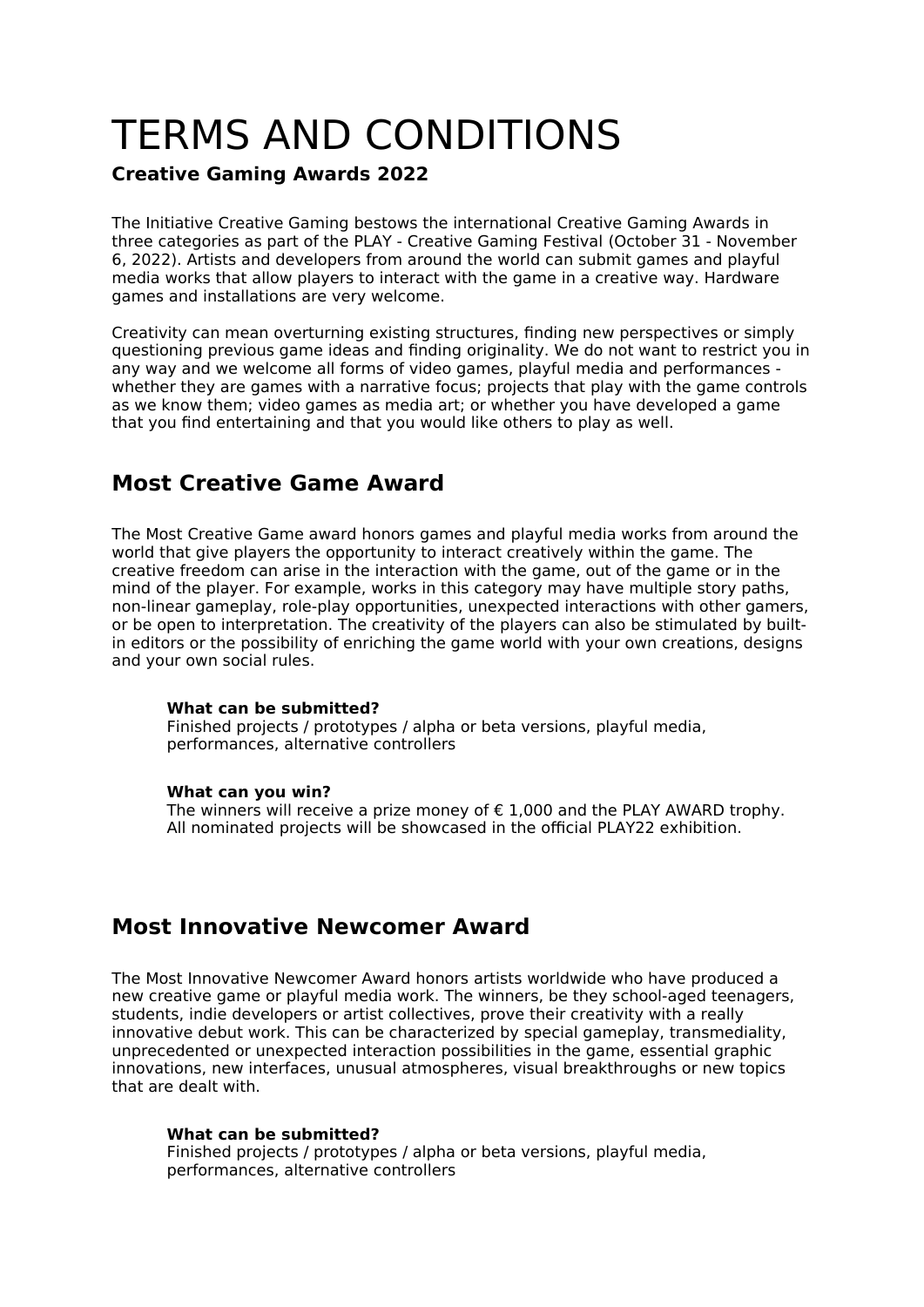### **What can you win?**

The winners will be supported for one year by a mentorship from the gaming industry and will receive the PLAY AWARD trophy. All nominated projects will be showcased in the official PLAY22 exhibition.

## **Audience Award**

All projects in the PLAY22 exhibition can win the Audience Award.

# **Submission**

The registration and submission for the Creative Gaming Award is taking place online via playfestival.de. All data, videos and other materials need to be sent to Creative Gaming via [google forms.](https://forms.gle/QUUf85NyruGouZxQ6)

We require five keys or a download link, please do not use links that expire (like wetransfer). The game/project will be made accessible to members of our team and external judges during our judging process. We will not publish your work outside the judging process. If you allow for it, the entries title, country and your (team)name can be shared via our twitter and discord channels. You can also give permission for public reviews, meaning that our PLAYtest Community can create written or spoken reviews, even Let's Play videos.

The submission is only complete and eligible for nomination if all required fields in the submission form have been filled out and the material has been made accessible to Creative Gaming.

## **Submission fee**

It is required to buy a submission ticket [HERE](https://www.eventbrite.com/e/creative-gaming-awards-submission-tickets-350319333557). There are three tiers:

## Beginner – 0 Euro

It is important to us that everyone has the chance to submit their works to the Creative Gaming Awards, regardless of financial situation. You are welcome to choose this tier if you cannot afford the other tiers.

#### Regular – 20 Euro

With this solidarity fee you support us in financing the Creative Gaming Awards. Proceeds go towards the organization of the awards, the production of the Award Show and the work of our fantastic jury.

Supporter – 40 Euro Show your love and support for your fellow developers. By choosing this tier you make it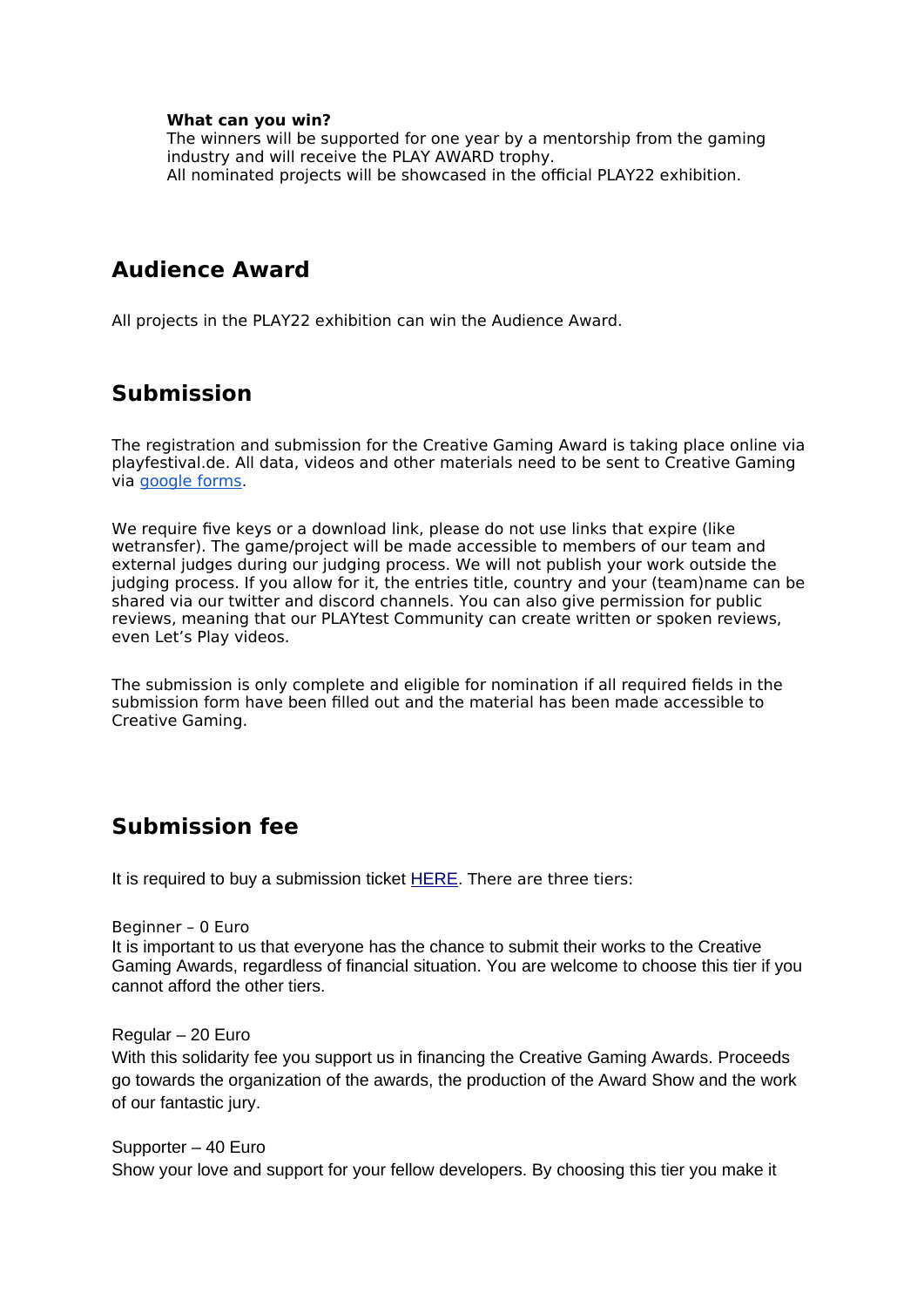possible for us to offer the free Beginner tier. Thank you so much! Proceeds go towards the organization of the awards, the production of the Award Show and the work of our fantastic jury.

Disclaimer: The choice of tier has absolutely no effect on testing and judging.

## **Deadlines 2022**

Start of submission: June 10th 2022 Deadline: July 17<sup>th</sup> 2022 (23:59 CEST)

# **General Requirements**

You produced all contents by yourself and did not violate others' rights. You did not use the property of others (music, pictures, etc.). If you did, you have all necessary opt-ins.

By participating you give us the permission to present your work during the PLAY22 festival (October 31 - November 6, 2022) and for other purposes related to PLAY – Creative Gaming Festival.

The Creative Gaming Awards is an international contest, thus we can consider submissions worldwide.

#### **You agree on being contacted via email concerning the PLAY22 festival, your submission and further events organised by Initiative Creative Gaming where we would like to exhibit your work.**

In case of a nomination, it is required that at least one representative of your submitted project is present during the PLAY22 festival, at least at the Award Show (November 5<sup>th</sup>, 2022, around 8pm to 10pm CET). You may participate online or onsite in Hamburg.

In case of a nomination, your submitted material will be used for the corresponding websites (playfestival.de, creative-gaming.eu), published on Youtube, used for press releases and presented publicly during the exhibition at PLAY22 in Hamburg and used for other purposes related to PLAY – Creative Gaming Festival.

Please prepare the material accurately (pictures, sound, texts) and double check the file regarding bugs and errors (it is recommended to check the file on different systems).